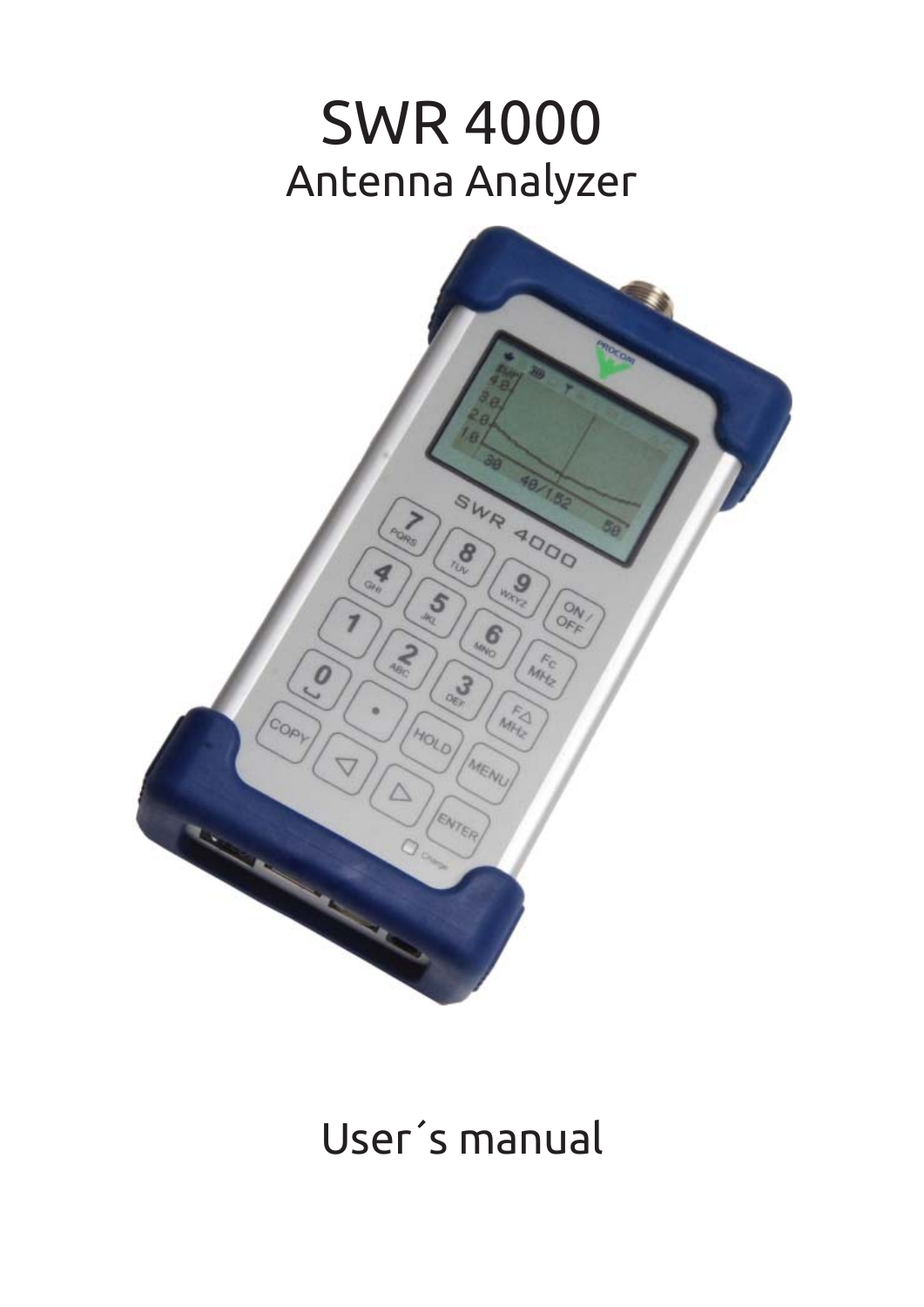Edition Notice!

This publication applies to Amphenol Procom DK SWR 4000 SWR Analyzer product hardware release 1A and software release 3013 suffix 3J.

> Copyright©2011 All rights reserved to:

### **Amphenol Procom DK**

Phone: +45 48 27 84 84 E-mail: dksales@amphenolprocom.com



Amphenol Procom DK reserve the right to amend specifications without prior notice.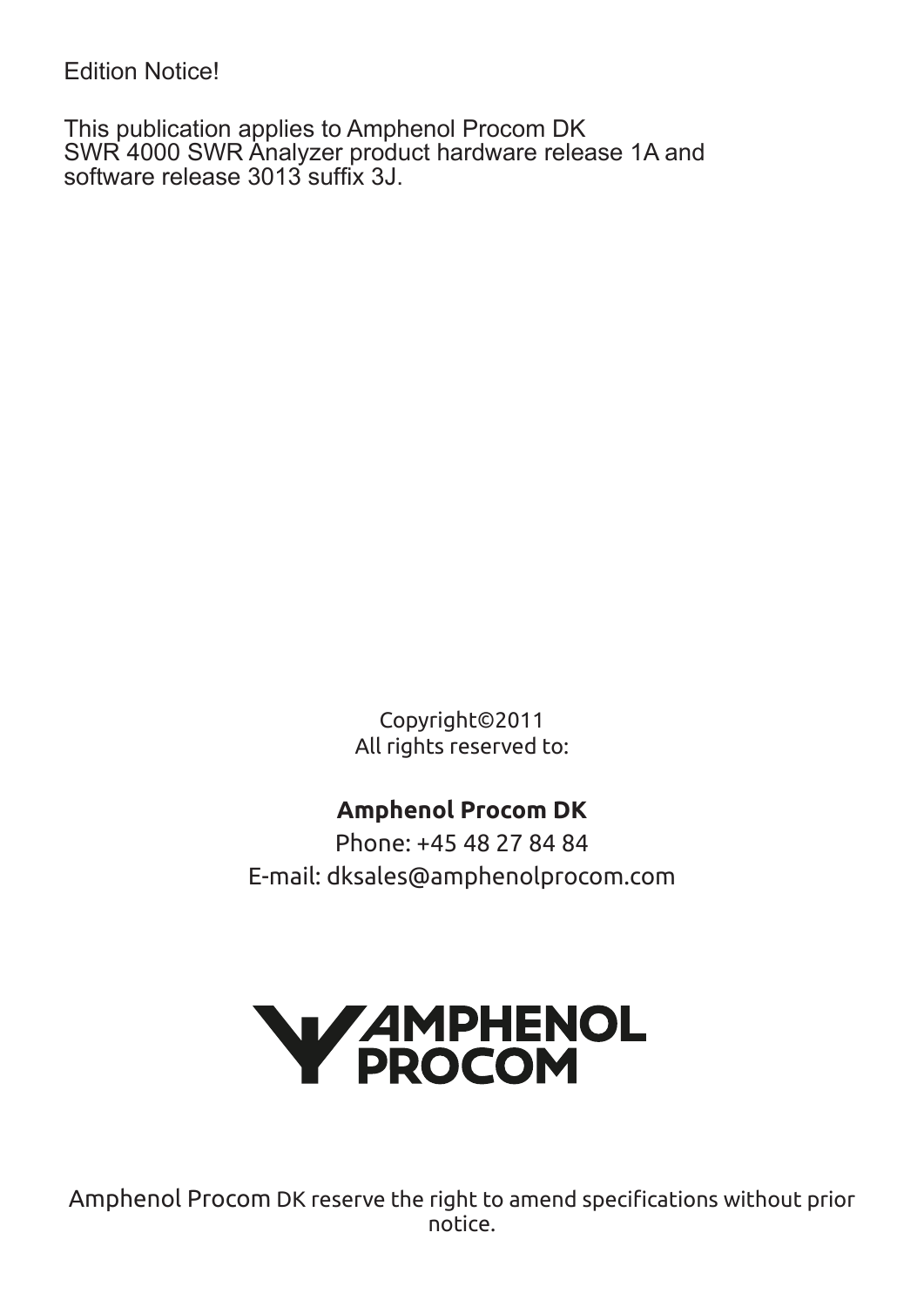# **Table of Contents**

| <b>General Safety</b>       | 4              |
|-----------------------------|----------------|
| <b>General Information</b>  | 4              |
| Description                 | 4              |
| Options                     | 4              |
| <b>Battery and Charging</b> | 5              |
| Warranty                    | 5              |
| Connections                 | 5              |
| Operating                   | 6              |
| <b>Front Panel</b>          | 6              |
| Power On/Off                | $\overline{7}$ |
| Centre Frequency            | $\overline{7}$ |
| <b>Marker</b>               | 8              |
| <b>Hold and Copy</b>        | 8              |
| <b>Menus</b>                | 9              |
| <b>Backlight</b>            | 9              |
| <b>Y</b> Scale              | 9              |
| X Scale                     | 9              |
| <b>Time/Date</b>            | 9              |
| Info                        | 10             |
| Settings                    | 10             |
| <b>Measurements</b>         | 11             |
| Specifications              | 13             |
| <b>XML Feature</b>          | 14             |
| Accessories                 | 16             |
| <b>Conversion Tables</b>    | 17             |
| Abbreviations               | 17             |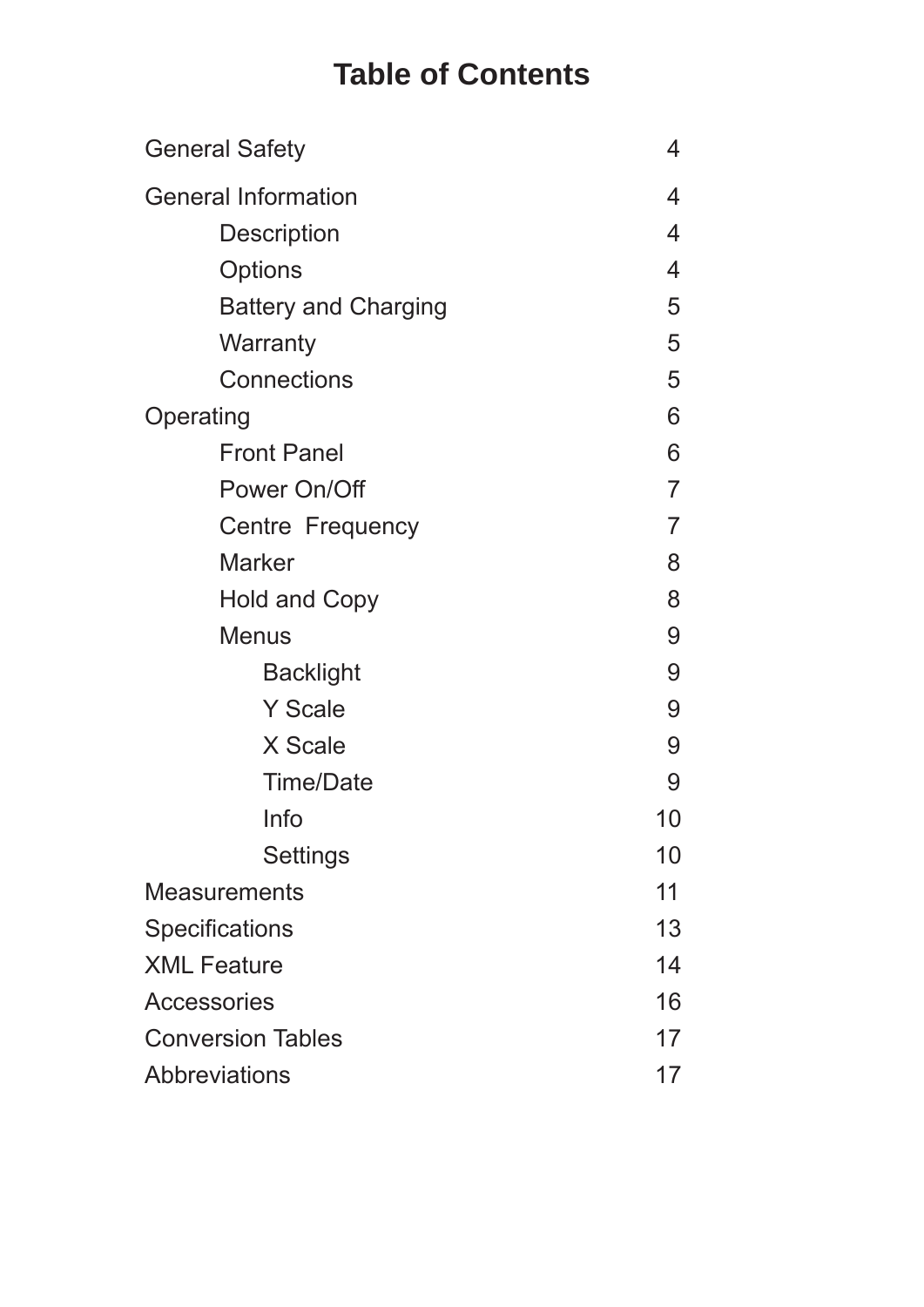#### **General Safety:**

SWR 4000 should only be used for its intended purpose and never be connected to cables carrying hazardous voltages.

When handling NiMh batteries great care should be observed preventing polarity reversal and short circuit as the batteries may explode or catch fire.

#### **General Information.**

Description:

The SWR 4000 instrument is an Antenna Analyzer for analyzing Antennas and feeder cable SWR or Return loss.

The instrument measures the return loss by using a Wheatstone RF bridge, a detector and an RF Generator.

The control of the entire instrument is by a microprocessor.

The microprocessor is running in a MOP (Micro Operating Programme) environment. The MOP schedule executes all tasks required to handle the LCD Screen, the Keyboard, the RF generator, USB interface, serial interface, time of day clock and measurement calculations.

The RF generator covers the frequency range from 30 MHz to 2700 MHz by using two PLL generators covering 650 MHz to 1450 MHz and 1450 MHz to 2700 MHz. The low frequency range from 30 MHz to 650 MHz is covered by mixing the two PLL generators.

The instrument has a built-in time of day clock. This clock is used to identify the output files going to either USB or serial interface.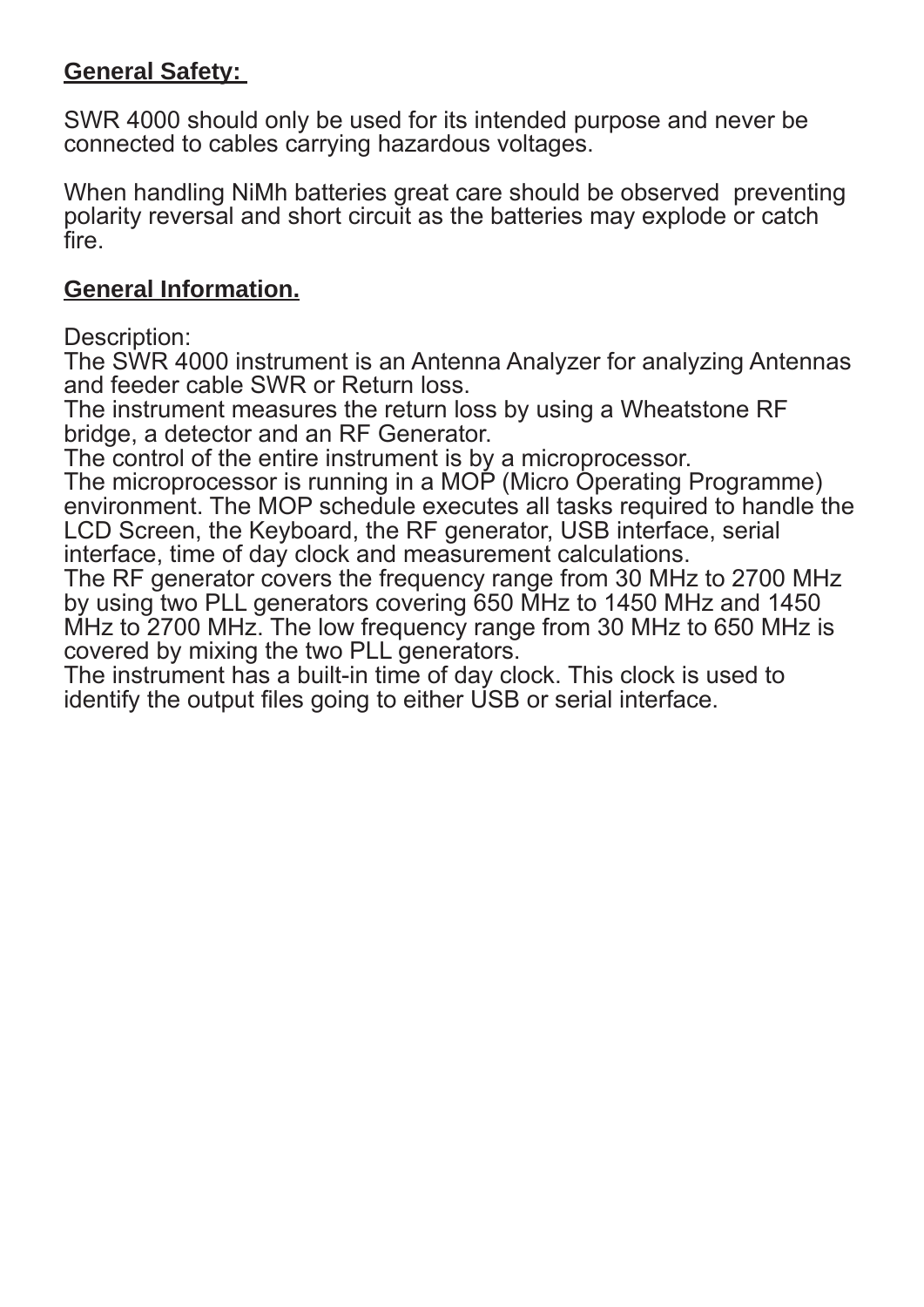# **Options:**

Accessory Kit containing a soft carrying bag, adaptors from the "N"-female on the instrument into "BNC"-female, "TNC"-female, Mini-"UHF", "FME"-male and a 7.5 Volt regulated Cigarette Lighter Charger.

#### **Battery and Charging:**

The batteries used are NiMh. There are four 1.2 Volt cells. In order to  charge the batteries there is a built-in constant current circuit, and the time needed for a full charge is approximately 14 hours. The 7.5 Volt regulated charger supplied will allow the instrument being operated directly from the charger and at the same time charge the batteries when plugged in. Also the cigarette lighter supplied in the accessory kit can run and charge the instrument from your 12 Volt car battery at the same time.

#### **Warranty:**

The SWR 4000 has a 1 year total warranty covering parts and labor as long as the instrument has been used according to the instructions in this manual and has not been subject to any abuse. Warranty will cover the return shipment after repairs.

#### **Connections:**

Mini Din RS232 interface for programming and calibration (factory use only)



Mini Din USB A USB B DC

USB A Memory Stick USB B PC Serial Device (future use) DC 7.5 Volt regulated Charger @ 700mA, + on centre pin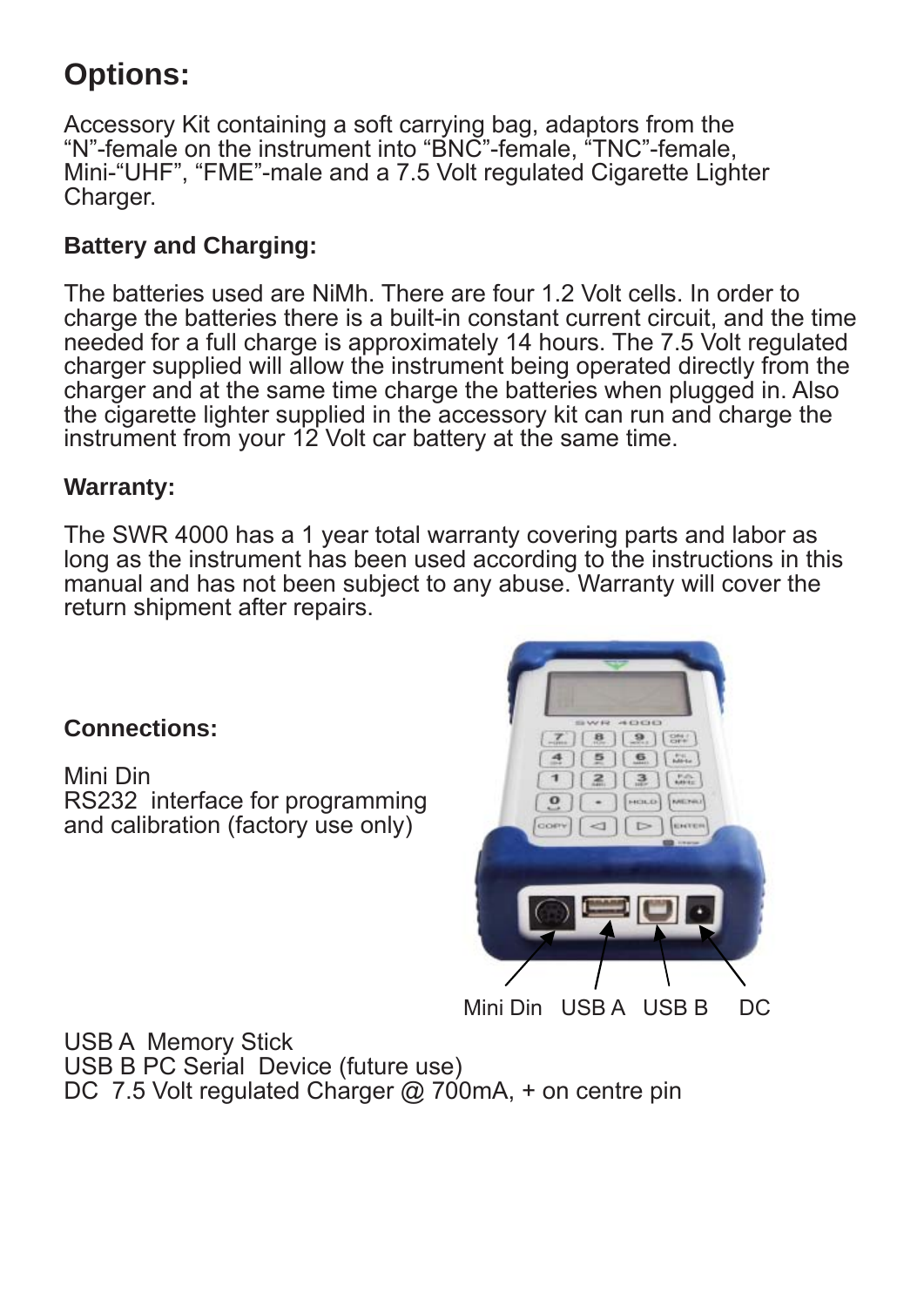## **Operating**

**The Front Panel:**

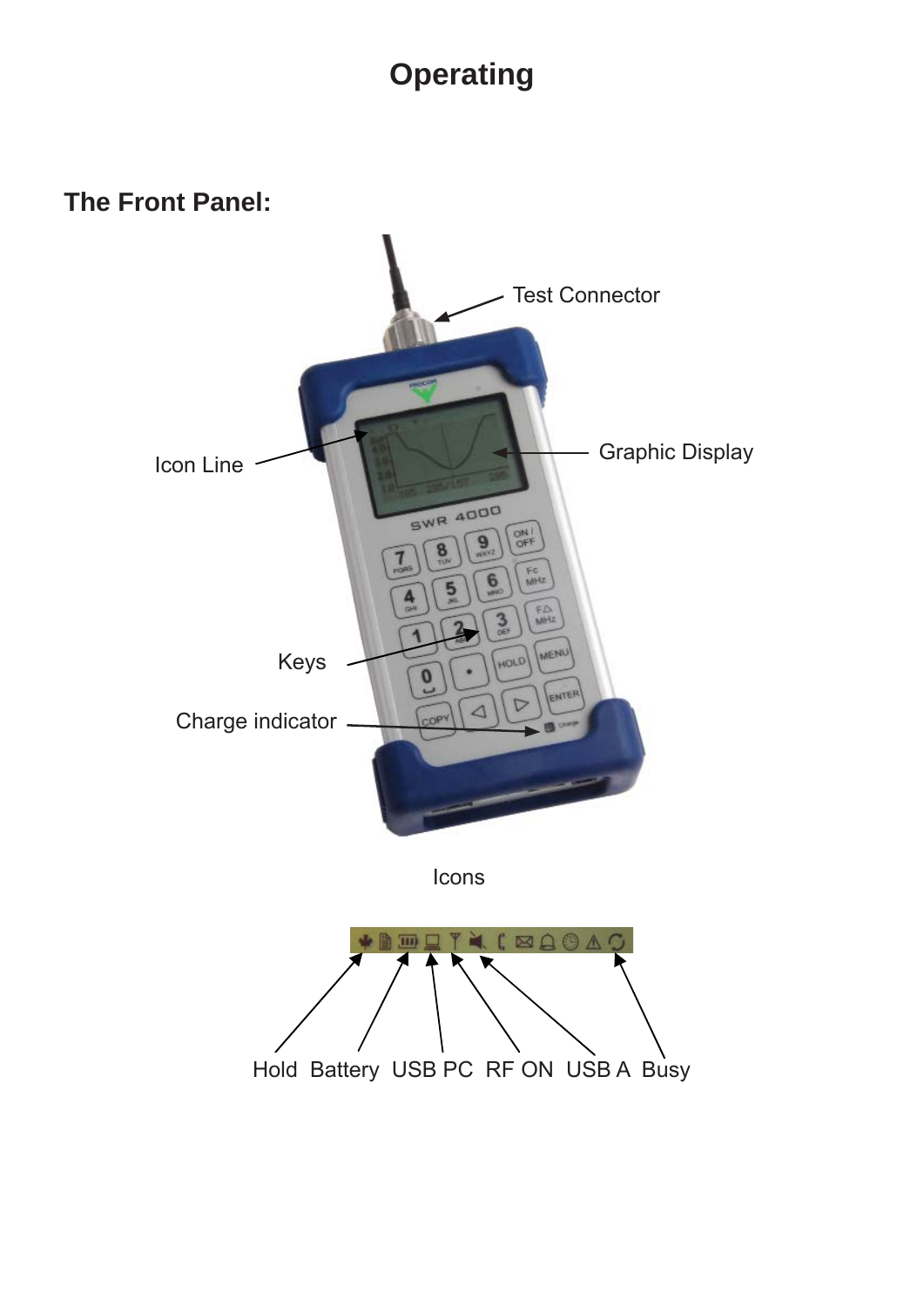### **Power On/Off**

Pressing the ON/OFF button will switch on the instrument. A welcome screen will appear like this:



The instrument will run for the duration of the auto power off period.

#### **Centre Frequency**

Pressing the Fc button on the keyboard will give a screen with an entry field "Center  $=$ ". By pressing the numeric keys you can enter any frequency from 30 MHz to 2700 MHz. To correct entry you can use the arrow keys. Press the enter key to change the centre frequency.

Note that the Centre frequency will have priority over the Frequency span  $(F\Delta)$  making automatic adjustment to fit inside instrument range.

**Frequency Span** 



Pressing the FΔ button on the keyboard will give a screen with an entry field "Span  $=$ ". By pressing the numeric keys you can enter any frequency span from 0 MHz to 2670 MHz. To correct entry you can use the arrow keys. Press the enter key to change the frequency span.

Note that the frequency span will be adjusted automatically to fit within the range boundaries and the actual centre frequency.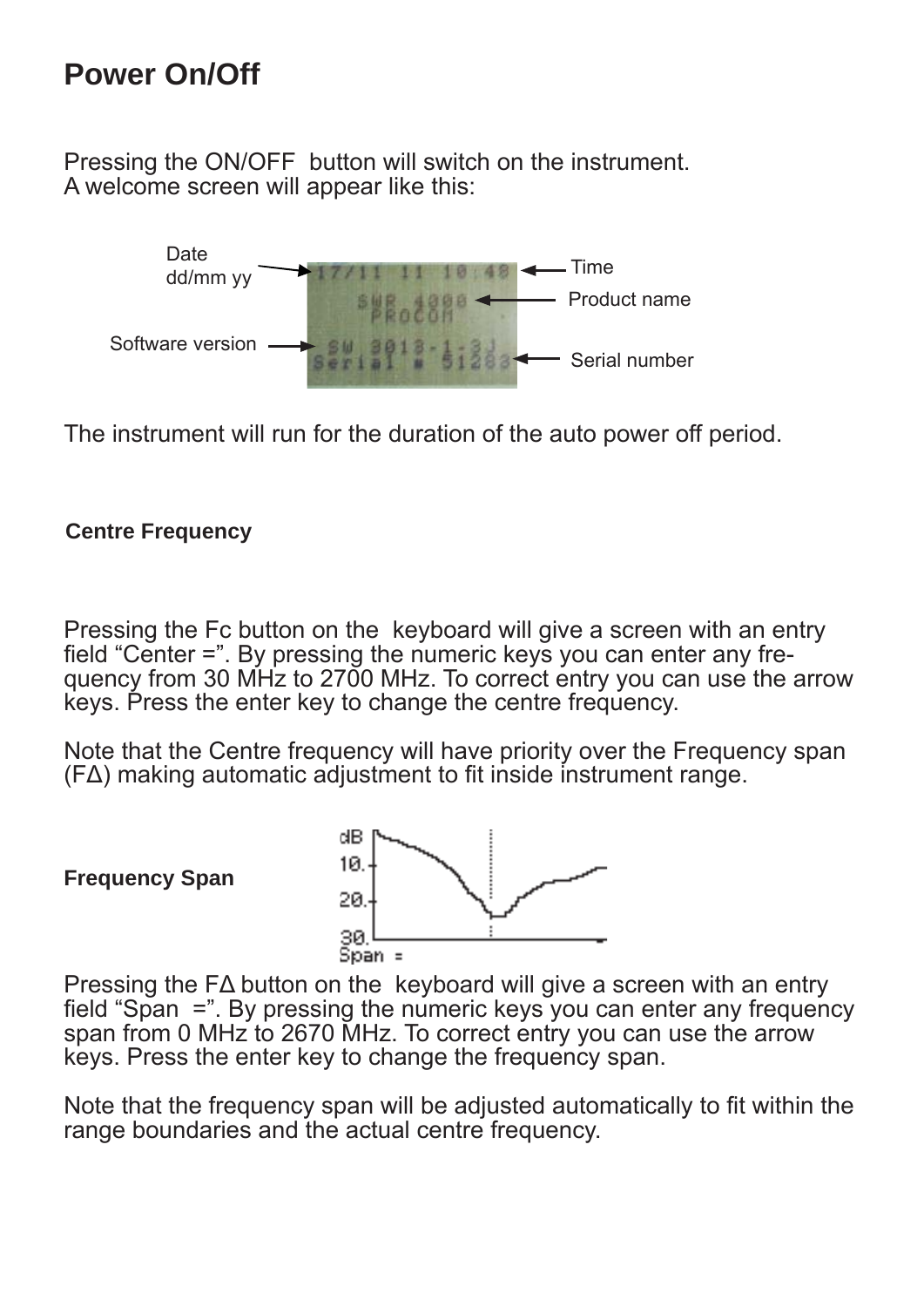

 The marker functions are controlled by the arrow keys when the instru- line. If you press the "ENTER" key, the marker position will move to the ment is in sweep mode. By pressing the left or right arrow the marker line moves across the screen. When the key is held pressed, a mini cursor will be seen moving across the screen and when the key is released, the marker will appear in the new position. The marker will display the frequency and the measured value of the marker position on the bottom centre of the screen and adjust the frequency span symmetrically on both sides of the new centre frequency.



When "HOLD" is pressed, the sweep position indicator stops at the current position and freezes the screen. In "HOLD" mode the frequency sweep is stopped and depending on the setting of Oscillator, the RF is either On or Off (see menus). The "COPY" key will write the screen contents to the USB Memory stick or to the USB Serial Device. The "COPY" function will create a Directory with the date as directory name YYYYMMDD e.g. 20080826. In the directory the screen files are written as .BMP with the time stamp as file name  $H$ HMMSS, e.g. 164852.BMP. During the writing to USB the busy icon is on. When busy goes off, it is safe to remove the USB device.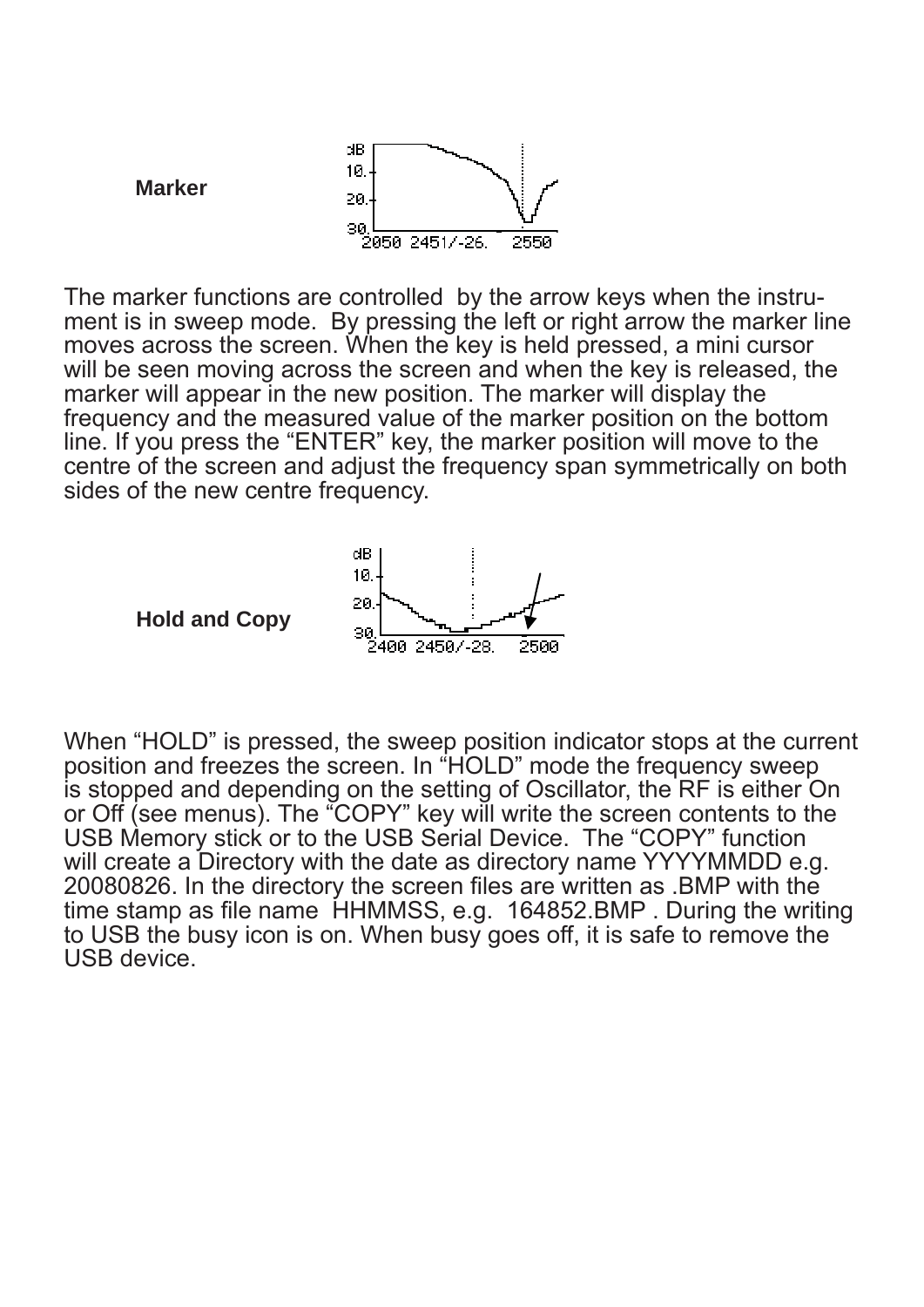### **Menus:**

**Main:** 

Main Menu 1 Light On 2 Y Scale<br>3 X Scale 4 Date/ Time 5 Info 6 Settings

1 Light On will change the setting On/Off of the back light when activated.

### **2 Y Scale:**

 $\frac{2}{9-15}$  dB Y Scale 1. 2 0-30 dB<br>3 Auto dB 4 SWR 5-1 5 SWR 9-1 6 SWR Auto

The vertical scale can be chosen between return loss in dB and as a numeric SWR value. In each group you may choose the scale that fits your need or the auto scale function.

### **3 X Scale:**

X Scale Э. 1 Ends Cur/val 2 Span Cur/va 3 Cent Cur/val 4 Centre Span

The Horizontal scale can be chosen to have a different layout. X1 will have start frequency, cursor frequency with value and stop frequency.

X2 will display F∆ and cursor frequency with value.

X3 will display Fc and cursor frequency with value.

X4 will display Fc and F∆ frequencies.

### **4 Date and Time:**

|    | 4        | Date / Time |
|----|----------|-------------|
| 1. | Day      | 26          |
|    | 2 Month  | 8           |
|    | 3 Year   | 2008        |
|    | 4 Hour   | 17          |
|    | 5 Minute | 13          |

The date and time can be entered and will run real time as long as the SWR 4000 is charged and have battery voltage to sustain operation.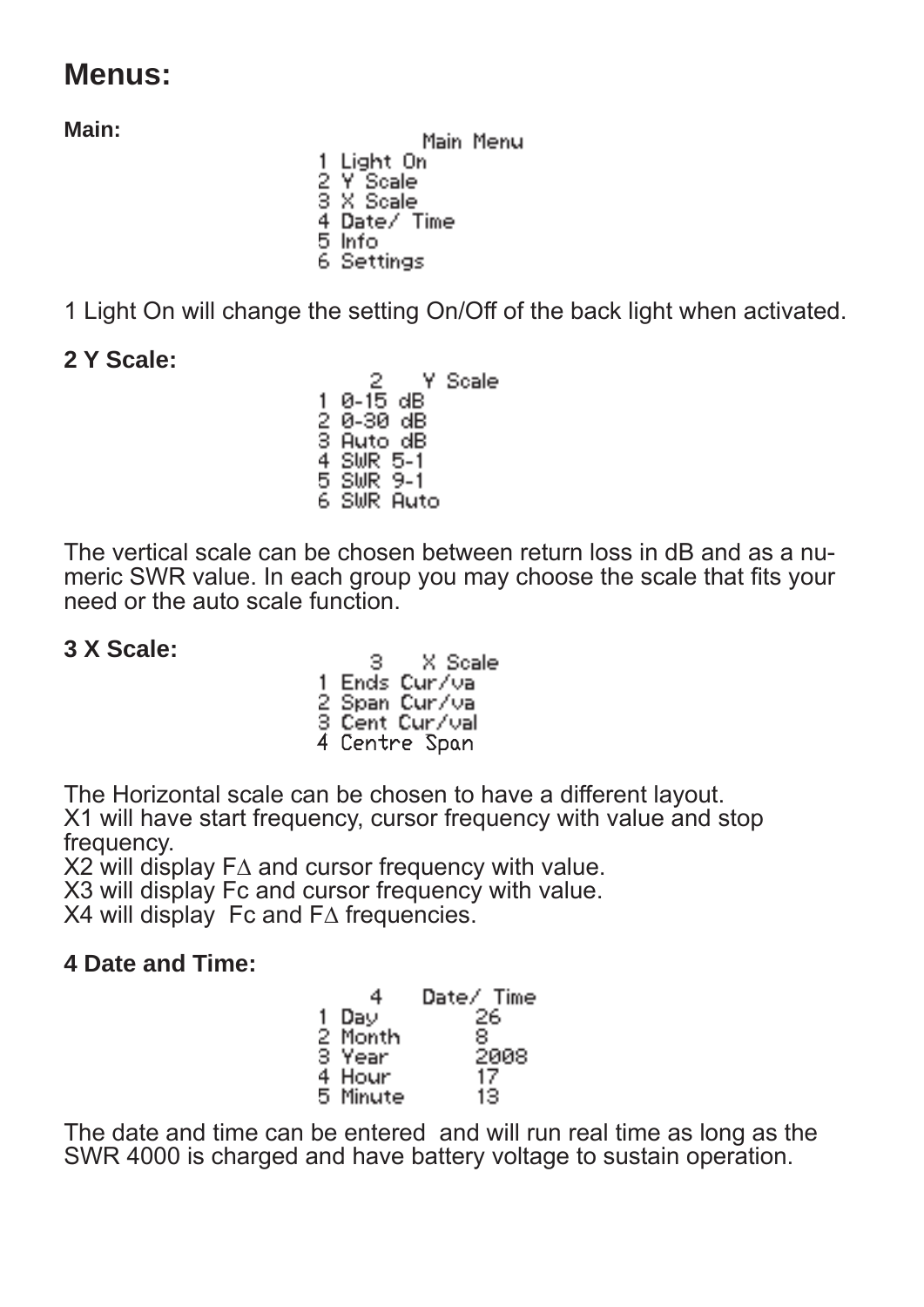## **Menus (cont.)**

**5 Info:** 

 $5 - inf<sub>0</sub>$ 1 Operator BILL C 2 Address<br>3 Device Id U DC 2400 03 4 Device Typ GP 5 SerialNo 1.

In this menu Data to be used with the XML Feature can be entered; data are stored with the time stamp and screen copy in XML format.

**6 Settings:** 

6. **Settings** 1 Power Min 5. 2 Contrast<br>3 File sys ŽЙ 1. 4 Hold Osc OFF 5 Maint 0

Settings 1: Time interval in minutes to auto power off. After the set time interval is exceeded, the instrument will switch off and save battery power. The time to power off can be set from 1 to 127 minutes. If the power off time is set to 0, the automatic power save function is disabled.

Settings 2: The contrast of the LCD screen can be adjusted from 50 to 99. Factory default is 70.

Settings 3: The file system may be selected where 1 is the time/date format and 2 is the XML format.

Settings 4: Is the choice of having the RF generator stopped or running during "HOLD" mode.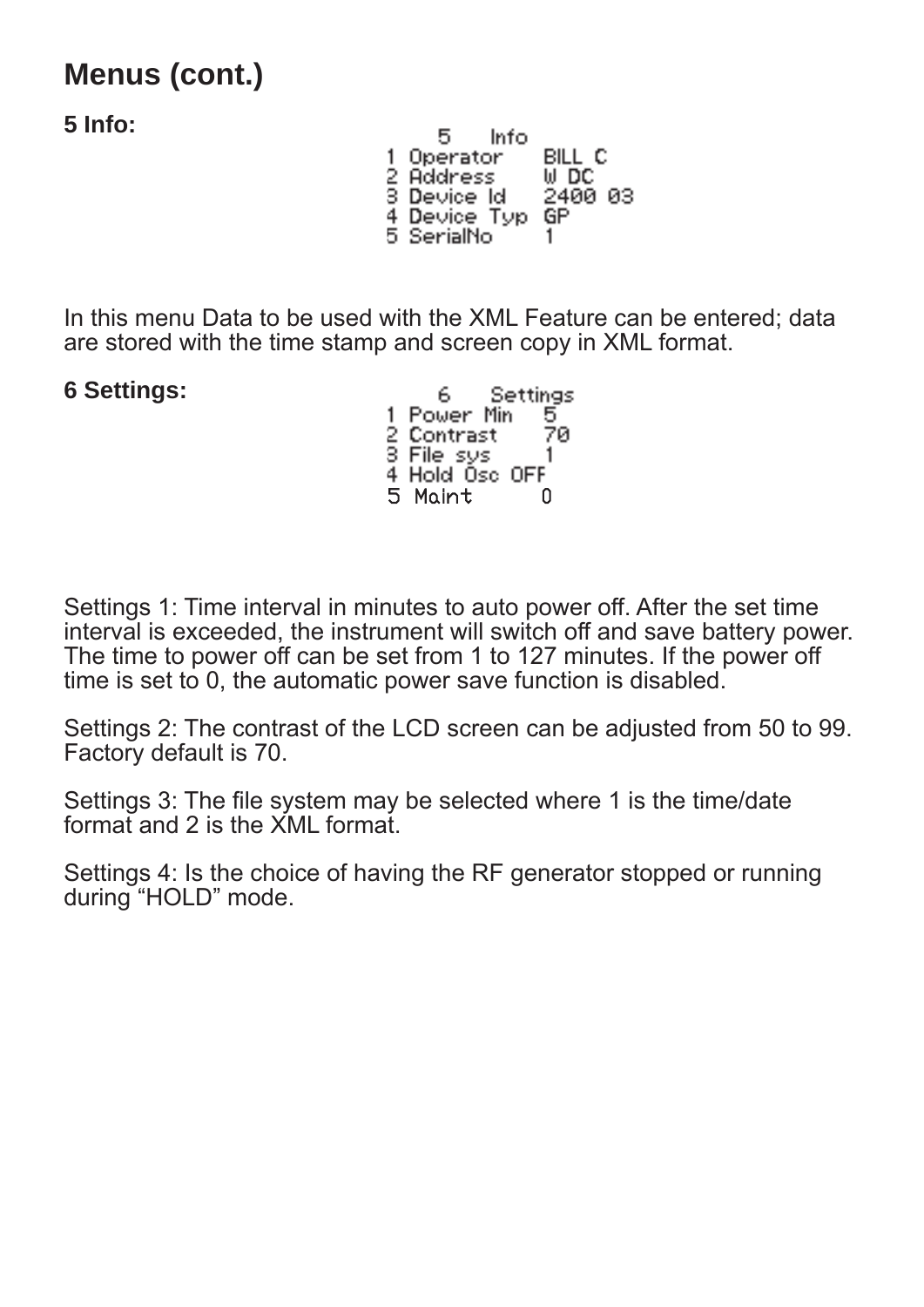### **Making Measurement**

### **Connecting antennas:**

Observe the utmost care when connecting antennas via cables , as these cables can be connected to transmitters and /or power sources! Make sure you have chosen the antenna you intend to test!! Connection to transmitters and/or other sources can destroy the instrument or cause hazardous electrical conditions.

When connecting to the "N"-female connector on the instrument, make sure you are using either "N"-male antenna or cable connector.

If antenna or cable is fitted with another type of connector, use appropriate adaptor. Please observe that the use of adaptors and cable connections of poor quality may influence the SWR and give higher readings than the actual antenna SWR. Once the antenna has been connected to the instrument, you switch on the SWR 4000 and select the relevant frequency band by using the Fc and F∆. By sweeping the frequencies of interest while observing the graphs on the screen, you should see the SWR or Return Loss curve. Antennas are usually designed to have an SWR below a given value within the band for which it is designed. As an example a GSM 900 antenna could have the following specifications: Range 890 -960 MHz, SWR less than 2.0:1, typical 1.5:1.

#### **Nearby objects:**

When testing SWR on low gain antennas (Gain <3dBd) the influence from nearby objects is small when the objects are more than  $\frac{1}{2} \lambda$  away (15 cm at GSM900). When testing high gain antennas (e.g. Yagi and panel antennas), you should avoid objects in the direction of radiation.

### **Strong RF fields:**

When testing SWR on antennas located in strong RF fields, the reading you will get on the SWR meter may be incorrect because the strong RF field present will be indicated as reflected power coming from the antenna. If a precise reading is needed, you must switch off the disturbing source of RF or move the antenna under test out of the RF field.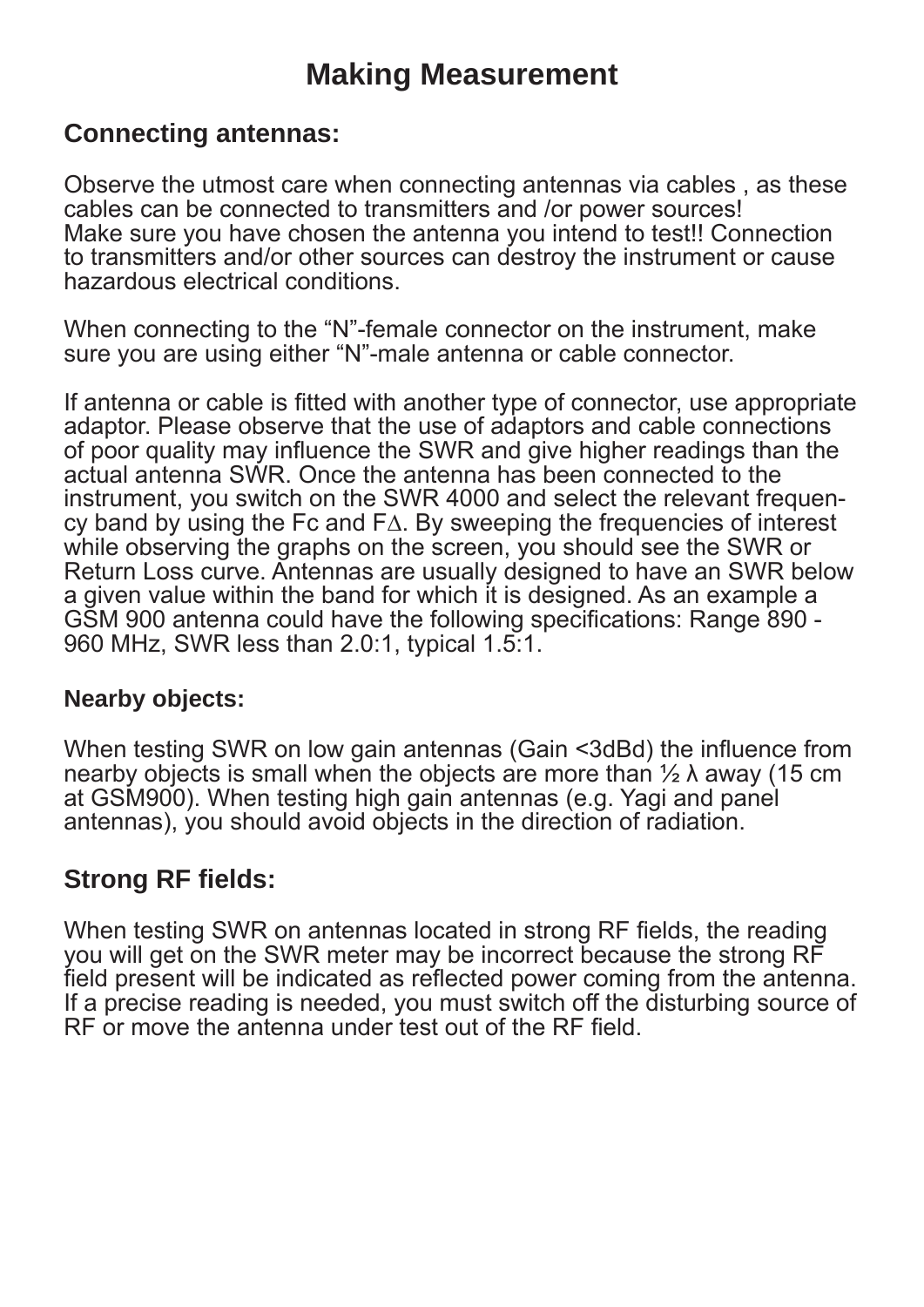### **Bandwidth:**

Some antennas may need tuning by adjusting the length of an element or by other means in order to cover the entire band of interest. Please refer to antenna manufacturer´s instructions for details.

### **Duplex operation:**

When checking antennas to be used for duplex operation, make sure the antenna SWR is adjusted for the lowest possible SWR in both receive and transmit band.

### **General hints:**

Always refer to antenna manufacturer's specification! Antennas may have more than one resonance frequency! A very narrow resonance frequency may indicate resonance of cable instead of antenna resonance (Cable broken or shorted)!

**Keep connectors clean and tight!**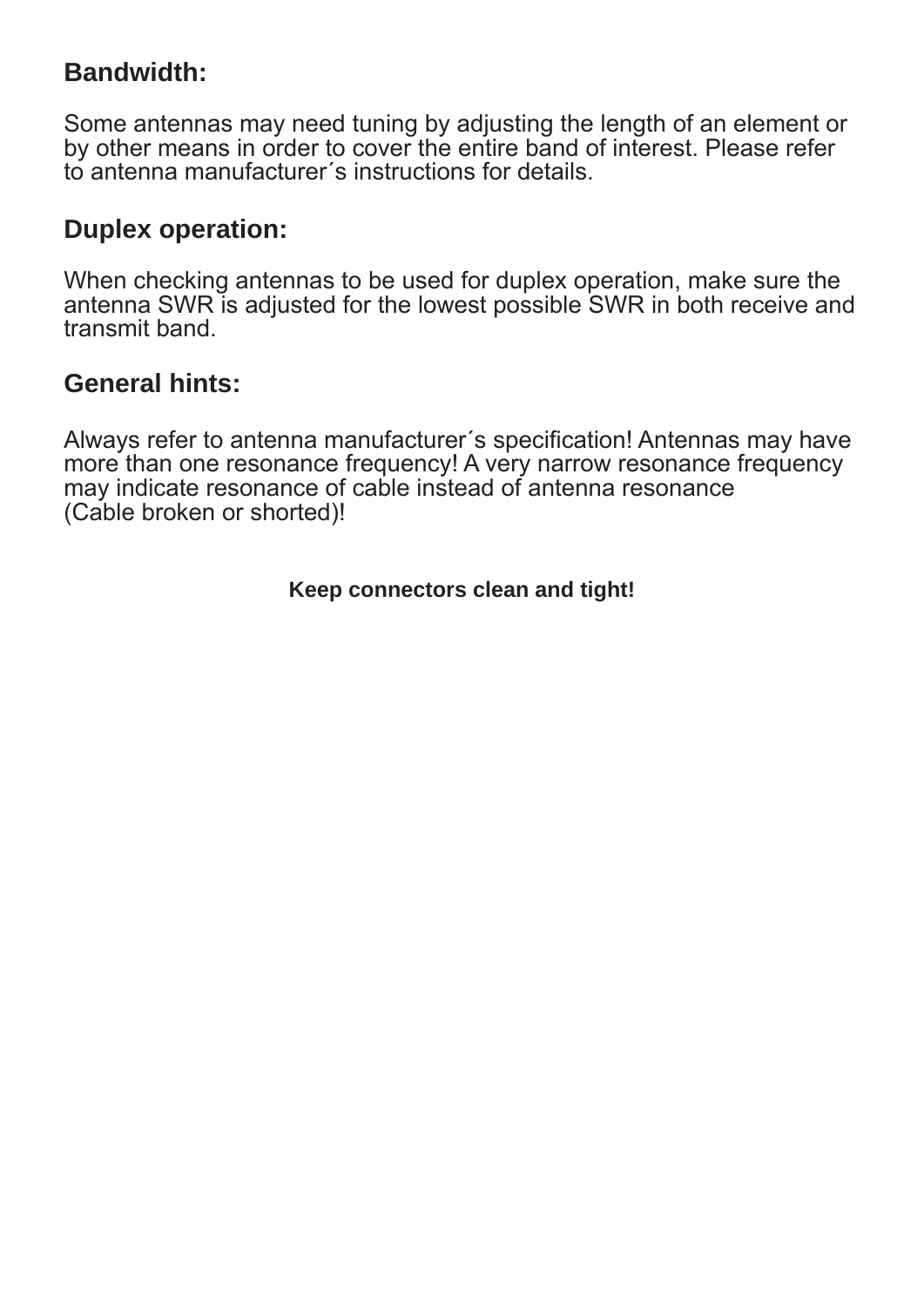# **Specifi cations:**

| Model                       | SWR 4000 Type 3013                                                                                                              |
|-----------------------------|---------------------------------------------------------------------------------------------------------------------------------|
| Application:                | Measurement of SWR in 50 $\Omega$ transmission lines                                                                            |
| Frequency range             | 30 to 2700 MHz entered as centre and span                                                                                       |
| Centre frequency            | 30 to 2700 MHz                                                                                                                  |
| Span                        | 0 to 2670 MHz                                                                                                                   |
| Frequency stability         | $±50$ ppm                                                                                                                       |
| Measurement range           | 1.0 <swr<9.9, 0<db<-30db<="" td=""></swr<9.9,>                                                                                  |
| Impedance                   | Nom. 50 $\Omega$                                                                                                                |
| Generator output            | Approx. -4dBm                                                                                                                   |
| Max. input on test terminal | 100 mW                                                                                                                          |
| Tolerance on SWR reading    | 30 - 1000 MHz ± 5%; 1000 - 1600 MHz ± 10%;<br>and 1600 - 2700 MHz ±15%                                                          |
| Operating temperature range | $0^\circ$ C to + 50 $^\circ$ C                                                                                                  |
| Storage temperature range   | $-30^{\circ}$ C to + 50 $^{\circ}$ C                                                                                            |
| Connectors                  | "N"-female RF test connector.                                                                                                   |
|                             | USB A type for USB memory stick<br>USB B type for serial PC communication (future use)<br>Mini DIN for RS232 (factory use only) |
| Power supply                | 4 NiMH type AA 1.2V 1.8Ah rechargeable batteries<br>(Batteries, NiMH rechargeable and<br>230VAC/7.5VDC charger supplied)        |
| Auto Power off              | For battery economy, SWR 4000 automatically<br>turns off after user-defined time                                                |
| Capacity                    | Fully charged: More than 6 hours continuously                                                                                   |
| Colour                      | Silver/blue                                                                                                                     |
| Width                       | 82 mm                                                                                                                           |
| Depth                       | 31 mm                                                                                                                           |
| Height                      | $165 \text{ mm}$                                                                                                                |
| Weight                      | 500 gram (incl. Batteries)                                                                                                      |
| <b>EMC</b>                  | Complies with Directive 89/336EEC as<br>amended by 92/31EEC and 93/68/EEC                                                       |
| <b>Standards</b>            | Emissions: EN 61000-6-4: 2001<br>Immunity: EN 61000-6-2: 2005                                                                   |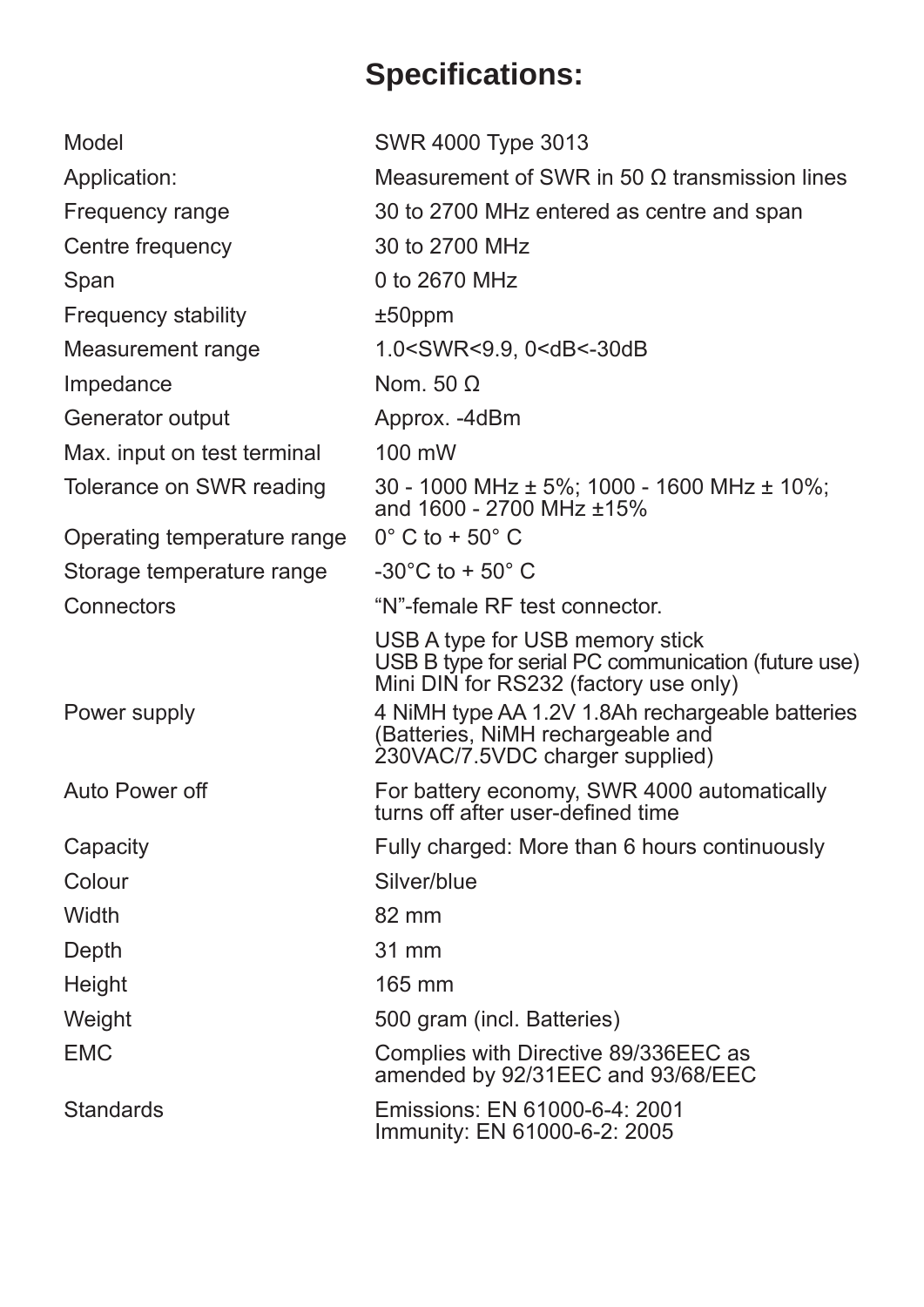## **XML Feature:**

When the XML feature is selected (File sys 2). you can take advantage of the info menu 5 where operator, address, device and types can be entered.

In menu 6 you can choose between the standard.bmp picture copy (File sys 1) or the XML type where all info in menu 5 is copied onto the USB memory stick (File sys 2).

Included with SWR 4000 is an USB memory stick with programme files for handling the COPY function onto the memory stick (both .bmp format files and spread sheet files).



After inserting the USB memory stick into the SWR 4000 and pressing



"COPY", the screen is copied to the USB memory stick along with Info data, time of day, date and table data for each of the 101 data points on the screen.

Adresse Williams

Taking the USB memory stick to your PC you can execute the "merge.bat" programme which will give you all stored data in the following format:

| <b>Eavoritor</b> | <b>BE Entrempediumi</b> |              |               |      |                                          | ◎ · 回 · 三面        |        |                        |                |  |
|------------------|-------------------------|--------------|---------------|------|------------------------------------------|-------------------|--------|------------------------|----------------|--|
| Operator Address |                         | Device<br>łd | Device<br>Тур | Time | Date                                     | Graf              | Center | Span                   | Inst<br>Serial |  |
| JOHN<br>DOE      |                         |              |               |      | BERLIN CXL800 COLINAR 234940 20091214 28 | 騗<br>唱<br>488/126 | 1000   | 0850.000 0300.000 1001 |                |  |

| Operator              | JOHN DOE                                   |
|-----------------------|--------------------------------------------|
| Address<br>Device Id  | BERLIN<br><b>SCL 800</b><br><b>COLINAR</b> |
| Device Ty<br>SerialNo | 01001                                      |

| 0.101    |  |
|----------|--|
| Contrast |  |
| azû bioH |  |
| Maint    |  |

 $\overline{v}$   $\rightarrow$  65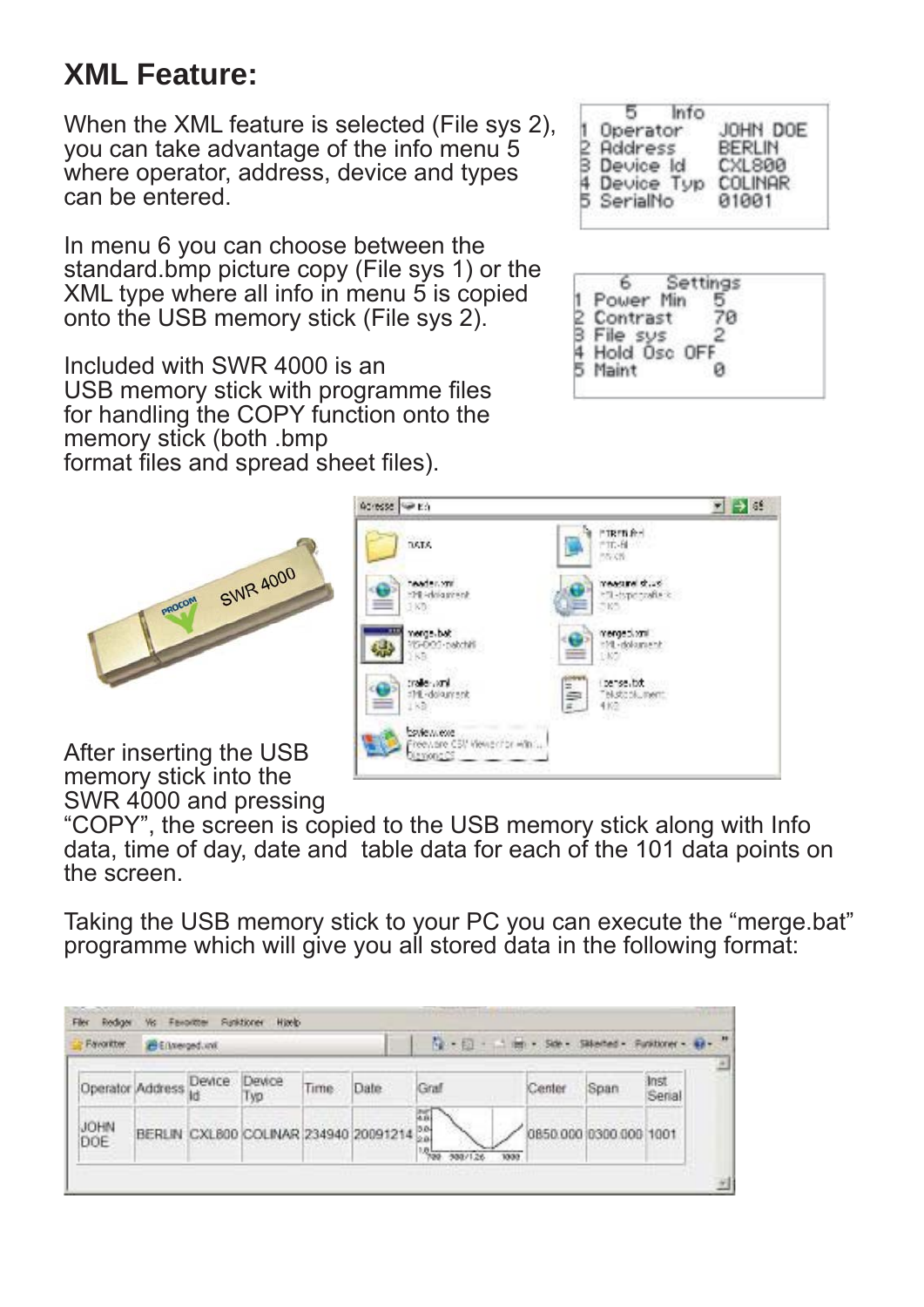### **XML Feature continued:**

On the USB memory stick is a directory called Data, this directory will hold your stored data including spread sheet data and bmp files.

The bmp files can be viewed using any picture viewer and from the viewer it can be zoomed and printed.



The spread sheet files xxxxyyyy.csv are files where the name is xxxx Serial of the instrument yyyy is the sequential file number. In the files are the measurement data for each point on the screen separated by commas. Each data entry is the frequency, reflection coefficient RHO, Return loss in dB and the SWR.

The spread sheet files can be. viewed with the programme CSVIEW located onto the memory stick.

Data in these spread sheet files can be imported and used for making all kinds of drawings, statistics and calculations by standard spread sheet programme.

| DiamondES ESView - ENDATA\10011009.ESV<br>$ \Box$ $\times$ |            |                |             |    |
|------------------------------------------------------------|------------|----------------|-------------|----|
| File                                                       |            |                |             |    |
| Freq                                                       | <b>RHO</b> | <b>RTNLoss</b> | <b>SWRI</b> |    |
| 844.64                                                     | 262        | $-11.$         | 1.711       |    |
| 847.32                                                     | .247       | $-12$          | 1.65        |    |
| 850.00                                                     | .233       | $-12$          | 1.60        |    |
| 852.67                                                     | .221       | $-13$          | 1.561       |    |
| 855.35                                                     | 211        | $-13$          | 1.53        |    |
| 858.03                                                     | .200       | $-13$          | 1.50        |    |
| 860.71                                                     | .184       | $-14.$         | 1.451       |    |
| 863.39                                                     | .164       | $-15$          | 1.39        |    |
| 866.07                                                     | .139       | $-17.$         | 1.321       |    |
| 868.75                                                     | .119       | $-18$          | 1.271       |    |
| 871.42                                                     | .110       | $-19.$         | 1.241       |    |
| 874.10                                                     | .099       | $-20.$         | 1.221       |    |
| 876.78                                                     | .096       | -20.           | 1.211       |    |
| 879.46                                                     | .092.      | $-20$          | 1.20        |    |
| 882.14                                                     | .068       | $-21.$         | 1.19        |    |
| 894.82                                                     | 088        | $-21.$         | 1.19        |    |
| 887.50                                                     | .079       | $-21.$         | 1.171       |    |
| 890.17                                                     | 1079       | .21.           | 117         |    |
| 892.85                                                     | .084       | $-21.$         | 1.181       |    |
| 895.53                                                     | .092       | $-20$          | 1.20        |    |
| 898.21                                                     | 106        | $-19$          | 1.23        |    |
| 900.89                                                     | .116       | $-18$          | 1.261       |    |
| 903.57                                                     | 128        | -17.           | 1.29        |    |
| 906.25                                                     | .152       | $-16$          | 1.35        |    |
| 908.92                                                     | .162       | $-15.$         | 1.38        |    |
| 911.60                                                     | .177       | $-15.$         | 1.43        |    |
| 31                                                         |            |                |             | Þ. |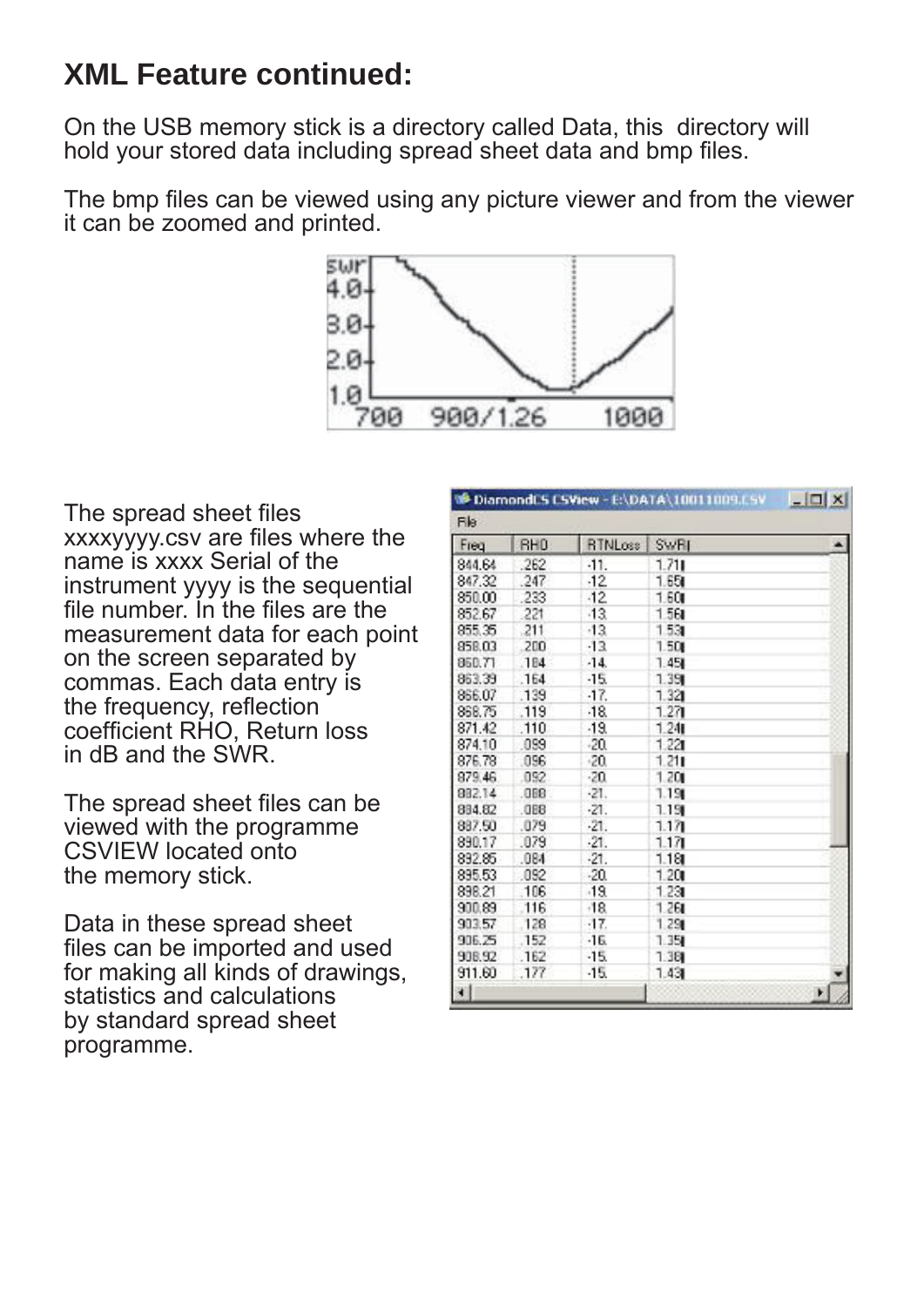### **Optional Accessory Kit:**

Automobile cigarette lighter regulated 7.5Volt charger. With lighter jack and 5.5 mm DC plug.

Coaxial adaptors to fit "N" at the Test port:

N-male / FME-male

N-male / BNC-female

N-male / TNC-female

N-male / mini UHF-female

Soft canvas case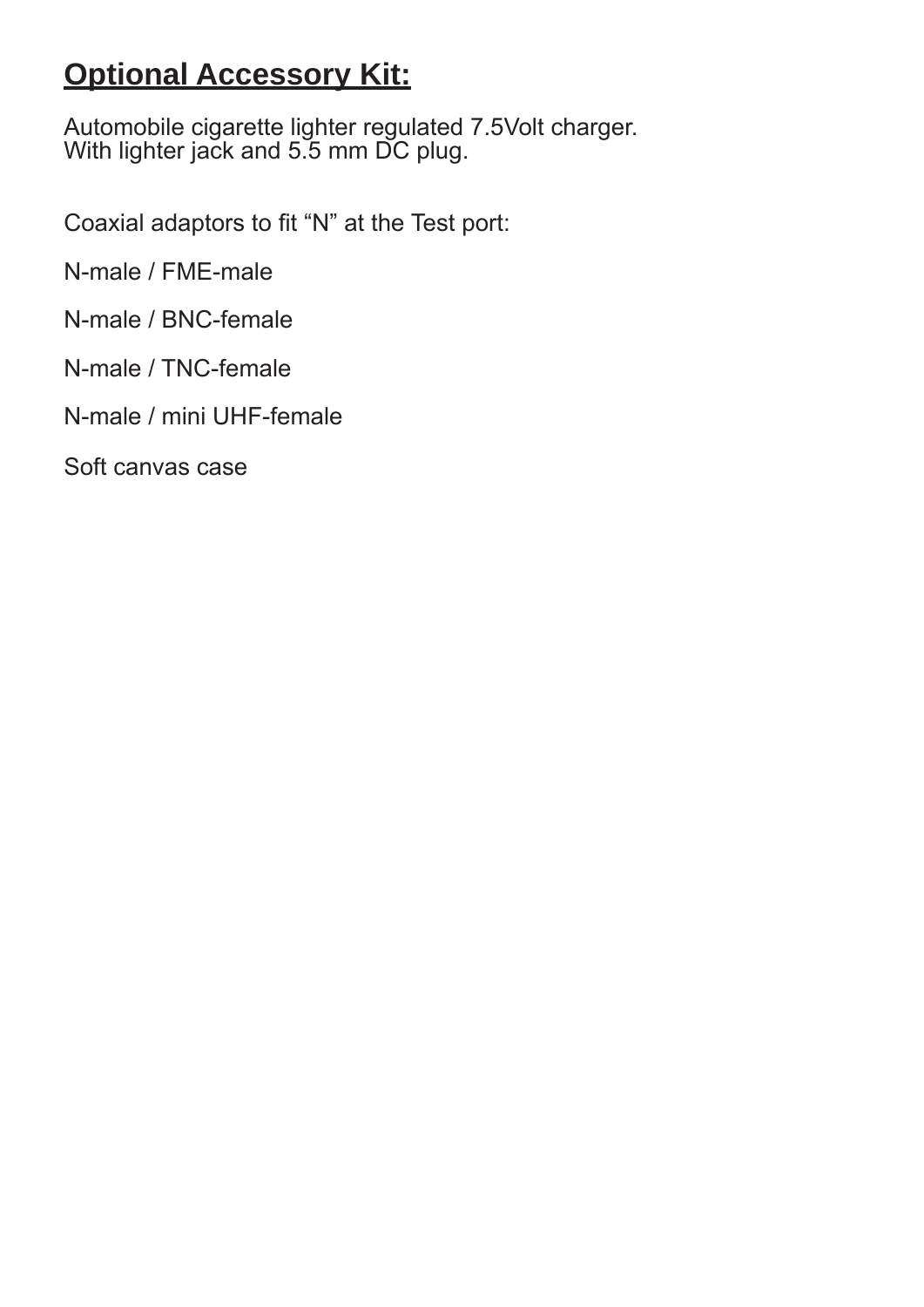### **Conversion table:**

| Return Loss<br>In dB                                                                                                           | Reflection<br>Coefficient, r                                                                                                                                            | <b>SWR</b>                                                                                                                                           |
|--------------------------------------------------------------------------------------------------------------------------------|-------------------------------------------------------------------------------------------------------------------------------------------------------------------------|------------------------------------------------------------------------------------------------------------------------------------------------------|
| 1<br>$rac{2}{3}$<br>4<br>5<br>6<br>$\overline{7}$<br>$\frac{8}{9}$<br>10<br>12<br>14<br>16<br>18<br>20<br>25<br>30<br>35<br>40 | 0.891<br>0.794<br>0.707<br>0.631<br>0.562<br>0.501<br>0.447<br>0.398<br>0.355<br>0.316<br>0.251<br>0.199<br>0.158<br>0.126<br>0.100<br>0.056<br>0.032<br>0.018<br>0.010 | 17.4<br>8.72<br>5.85<br>4.42<br>3.57<br>3.01<br>2.61<br>2.32<br>2.10<br>1.92<br>1.67<br>1.50<br>1.38<br>1.29<br>1.22<br>1.12<br>1.07<br>1.04<br>1.02 |
|                                                                                                                                |                                                                                                                                                                         |                                                                                                                                                      |

### **Abbreviations**

- SWR, VSWR (Voltage) Standing Wave Ratio<br>RF Radio Frequency
- Radio Frequency
- MHz Mega Hertz
- GaAs Gallium Arsenide
- MMIC Monolithic Microwave Integrated Circuit
- SMPS Switched Mode Power Supply
- GSM Global System for Mobile
- dBm deciBell referenced to 1 milli Watt
- dBd deciBell referenced to half wave dipole
- ppm parts per million
- LCD Liquid Crystal Display
- AC Alternating Current
- NiMH Nickel Metal Hydride